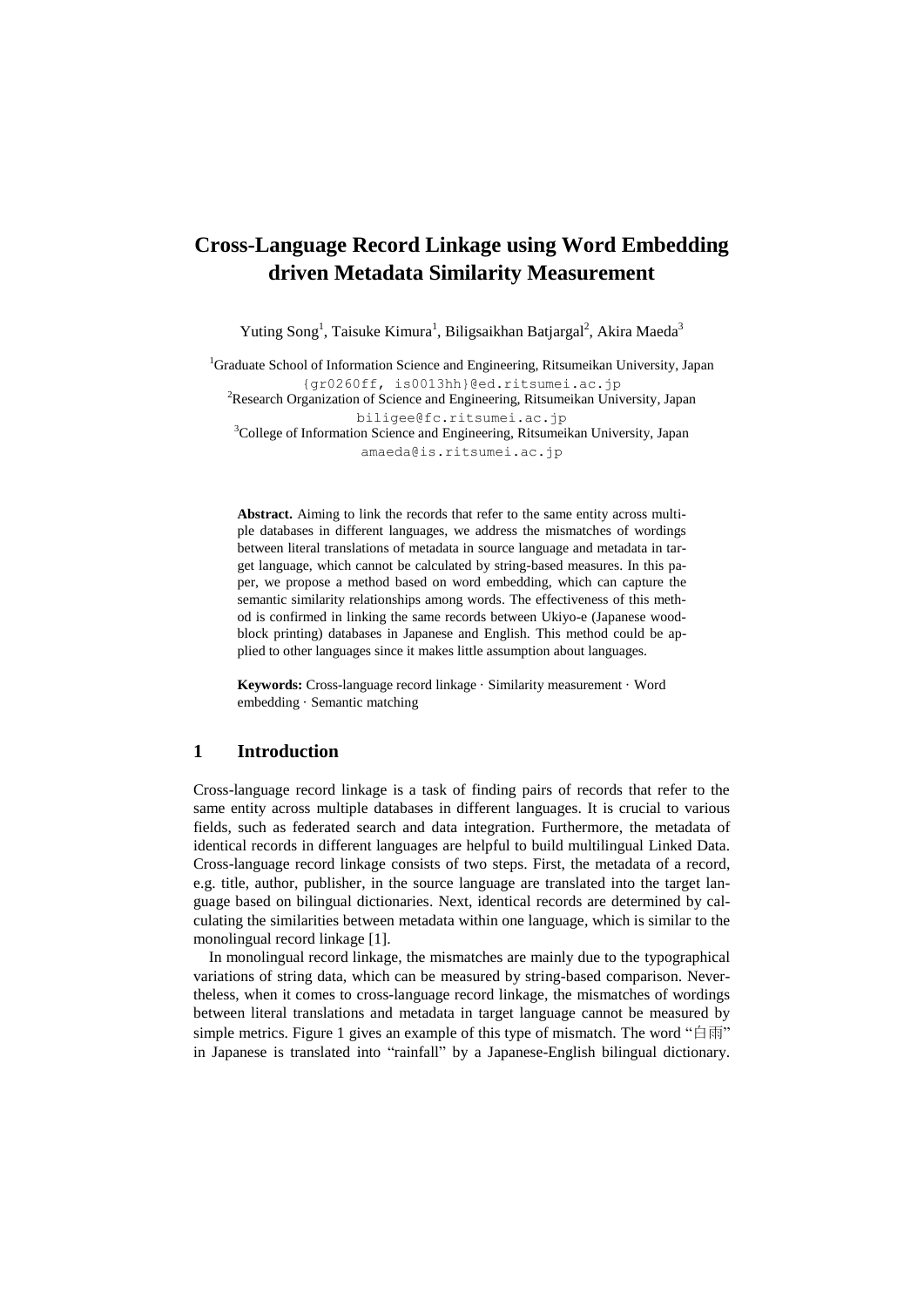However, the corresponding word in English title is "storm", which is translated by a human expert translator. Such a mismatch is due to the use of different wordings to express the same meaning, which cannot be measured by string-based similarity. Some approaches exploit the network structure of records deeply in knowledge bases to determine the identical records [2]. However, in most databases, unlike Wikipedia or WordNet, the network structure of records cannot be obtained easily.



**Fig. 1.** An example of mismatches of wordings between literal translations of metadata in source language and metadata in target language

In this paper, we propose a method for cross-language record linkage that can measure the similarities between metadata with the same meaning but in different wordings. Our method is based on distributed representations of words [3] (a.k.a. word embedding), in which semantically similar words are closer in vector space. The effectiveness of this approach is evaluated in the record linkage across Ukiyo-e databases in Japanese and English.

# **2 Methodology**

As mentioned above, cross-language record linkage can be divided into two steps: translating and matching. We focus on the second step, especially the matching among non-proper nouns in metadata. The reason is that non-proper nouns are more likely to be translated into different words than proper nouns. Proper nouns can usually be transliterated, which have a one-to-one mapping.

#### **2.1 Learning Distributed Representations of Words**

Distributed representations for words are dense, low-dimensional and real-valued vectors, which were firstly proposed by Rumelhart et al. [4]. Recently, the distributed skip-gram model for learning word representations was introduced by Mikolov et al. [3]. This model employs simple neural network architecture, which can be trained on a large amount of unstructured text data in a short time (billions of words in hours). Besides, the distributed representations of words learnt by this model can capture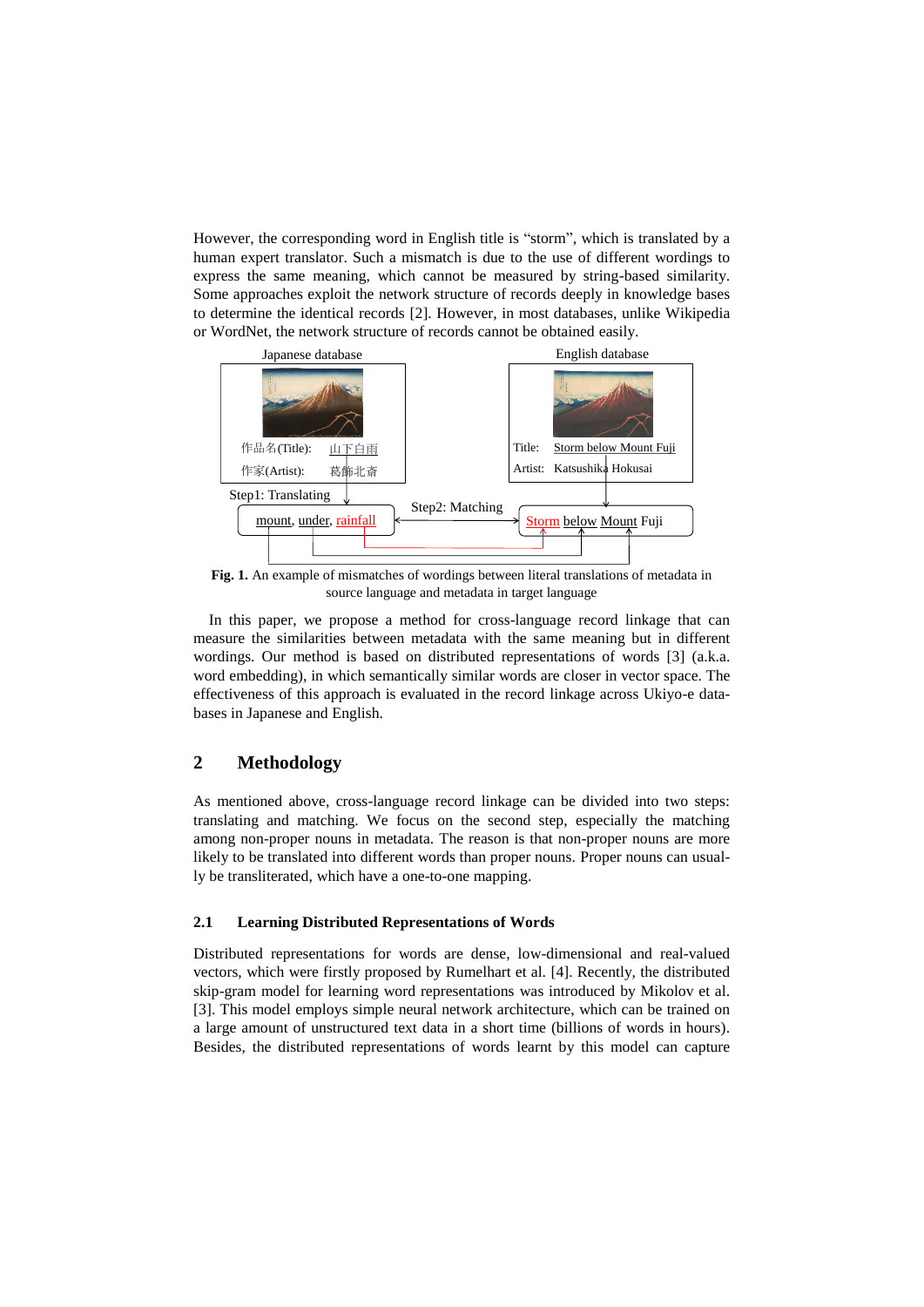semantic similarity relationships. Considering the advantages above, we utilize the skip-gram model of Mikolov et al. for learning word representations in our method.

#### **2.2 Similarity Measurement between Metadata**

In the proposed method, the similarity metric between the literal translations of metadata in source language  $(M_{lt})$  and metadata in target language  $(M_t)$  is defined in Formula 1.  $NP(M_{lt})$ ,  $NP(M_t)$  are the number of non-proper nouns in  $M_{lt}$  and  $M_t$ respectively.  $np_i$  is a non-proper noun in  $M_{lt}$ .  $C(np_i)$  is the number of candidate translations of  $np_i$ .  $v_{ij}$  is the distributed representation of a candidate translation of  $np_i$ . Similarly,  $v_q$  is the distributed representation of a non-proper noun in  $M_t$ . score( $np_i$ ) is the matching degree of  $np_i$ , which is the maximal value of similarity between candidate translations of  $np_i$  and non-proper nouns in  $M_t$ .  $cosine(v_{ij}, v_q)$  is the cosine similarity between  $v_{ij}$  and  $v_a$ .  $N_p$  means the number of matched proper nouns.  $w_p$  and  $w_{np}$  are weights of proper nouns and non-proper nouns respectively. *L* is the total number of words in  $M_{1t}$ .

$$
S(M_{lt}, M_t) = [w_p \cdot N_p + w_{np} \cdot \sum_{i=1}^{NP(M_{lt})} score(np_i)]/L
$$
\n
$$
sore(np_i) = \max \left[ \sum_{j=1}^{C(np_i)} \sum_{q=1}^{NP(M_t)} cosine(v_{ij}, v_q) \right]
$$
\n(1)

where

# **3 Experiments**

In this section, we evaluate the effectiveness of our proposed method in linking the same Ukiyo-e prints between the databases in Japanese and English.

### **3.1 Experimental Setup**

The titles of Ukiyo-e prints are used to identify the same records. The experimental data set consists of 243 Japanese titles of Ukiyo-e prints in the Edo-Tokyo Museum<sup>1</sup> and 3,293 English titles in the Metropolitan Museum of  $Art^2$ , in which each Japanese title has at least one corresponding English title. Among the 243 Japanese titles, 143 titles are descriptive titles that contain at least one non-proper noun.

Here we translate non-proper nouns of Japanese titles into English by using EDR Japanese-English bilingual dictionary<sup>3</sup>. The proper nouns are transliterated by Hepburn Romanization system<sup>4</sup>. Distributed representations of words are learnt from the text data in English Wikipedia dump that contains more than 3 billion words. The similarities between the literal translations of Japanese titles and English titles are calculated by our proposed method (Formula 1). Besides, we use a baseline for com-

 $\overline{a}$ 

<sup>1</sup> http://digitalmuseum.rekibun.or.jp/app/selected/edo-tokyo

<sup>2</sup> http://www.metmuseum.org/

<sup>&</sup>lt;sup>3</sup> <http://www2.nict.go.jp/out-promotion/techtransfer/EDR/index.html>

<sup>4</sup> [https://en.wikipedia.org/wiki/Hepburn\\_romanization](https://en.wikipedia.org/wiki/Hepburn_romanization)